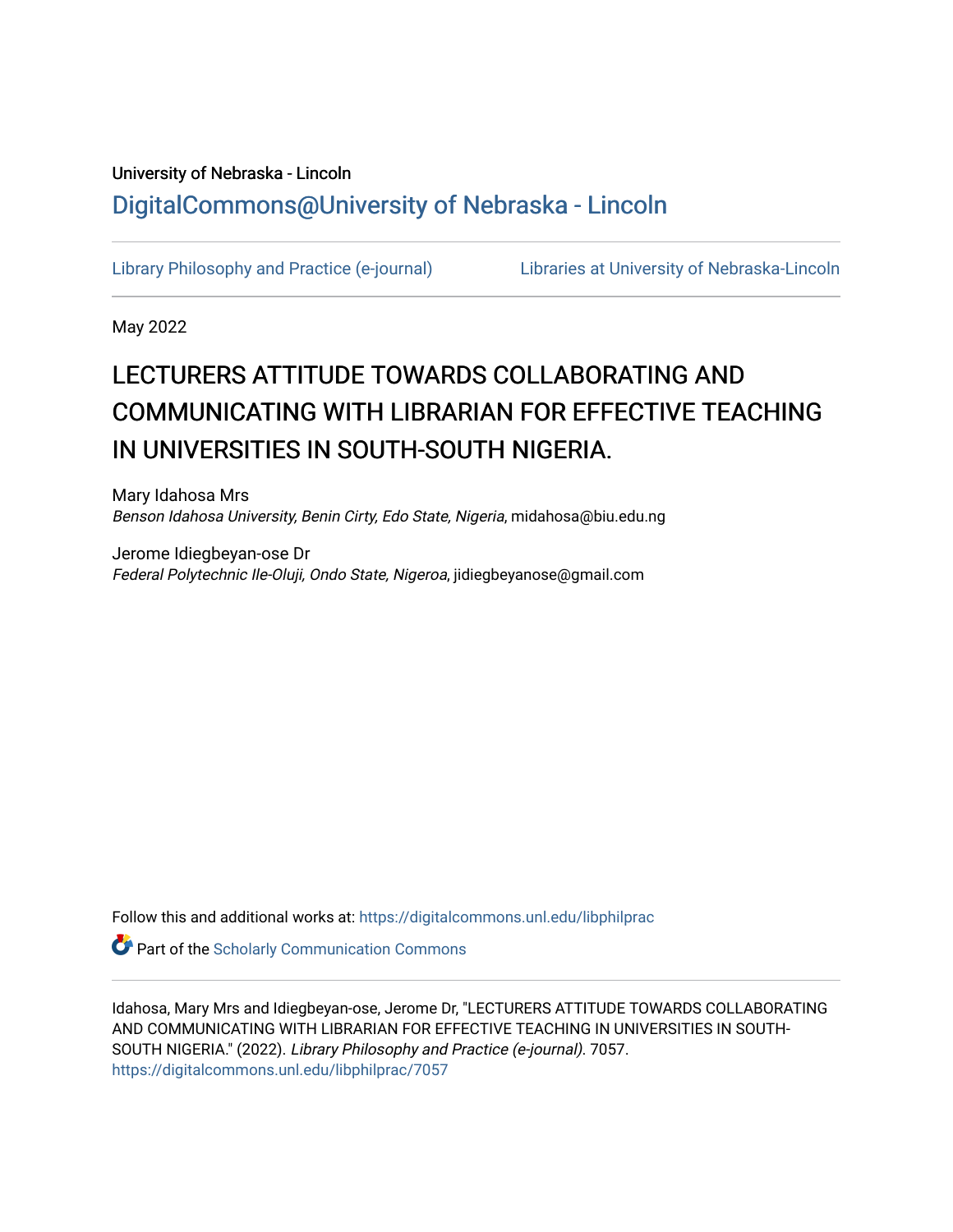# **LECTURERS ATTITUDE TOWARDS COLLABORATING AND COMMUNICATING WITH LIBRARIAN FOR EFFECTIVE TEACHING IN UNIVERSITIES IN SOUTH-SOUTH NIGERIA.**

## **MARY EBELE IDAHOSA**

## **BENSON IDAHOSA UNIVERSITY, BENIN CITY, EDO STATE.**

**Idahosadayo53@ yahoo.com or midahosa@biu.edu.ng**

**And**

**Idiegbeyan-ose, Jerome**

**Federal Polytechnic Ile-Oluji,**

**Ondo State**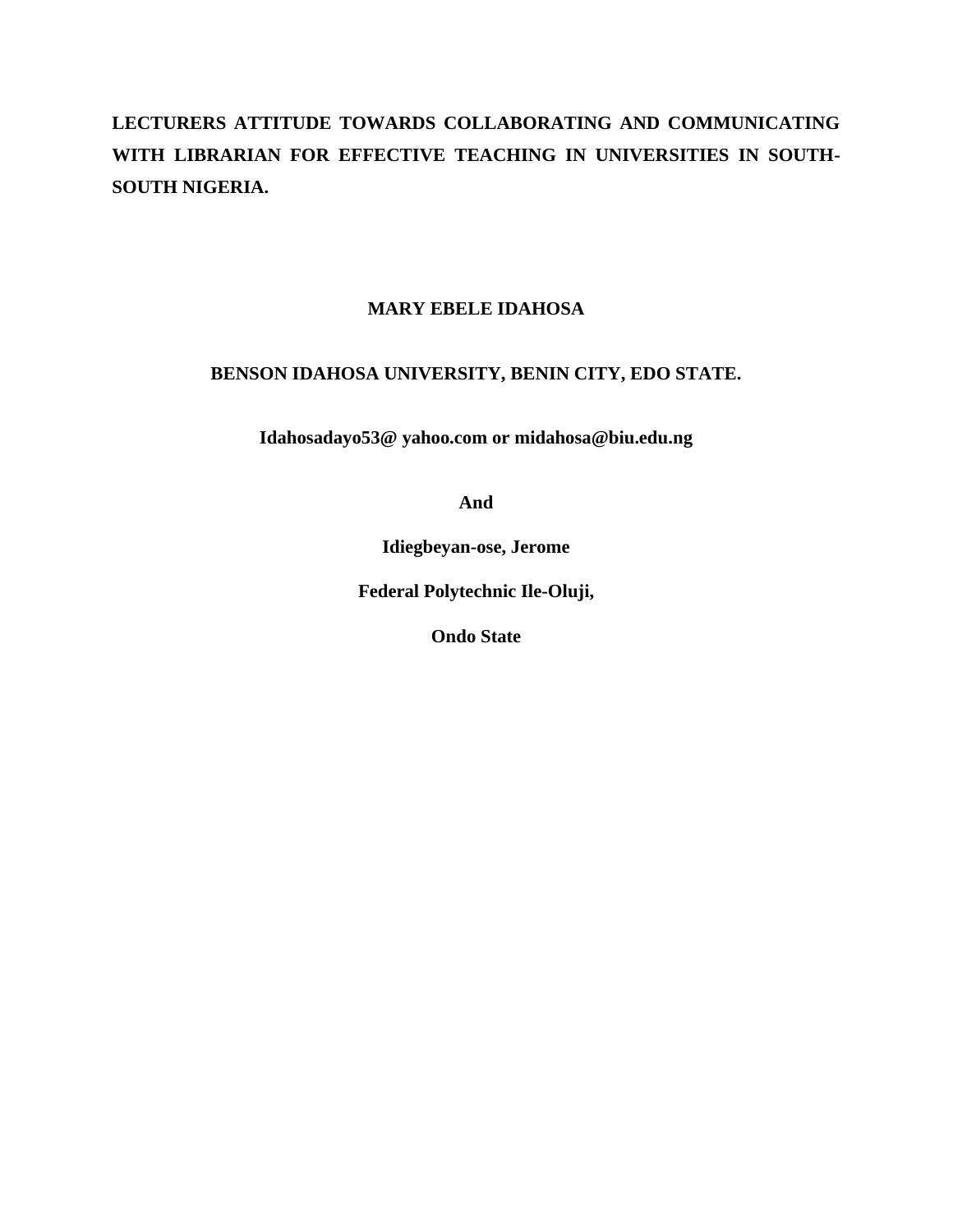#### **Abstract**

The study investigated the attitude of lecturers towards collaborating and communicating with the librarians for effective teaching in universities in south-south Nigeria. The study adopted the descriptive survey design. The population of the study comprised 2,500 lecturers in faculty of humanities and science in federal universities in south-south Nigeria and the sample size was 750 lecturers selected using proportionate stratified random sampling technique. The instruments for data collection was questionnaire. A total of 750 copies of questionnaire were administered by the researchers, out of which 730 copies were correctly filled and returned and used for the study. The data obtained were analyzed using frequencies, mean and standard deviation. The results revealed that lecturers show negative attitude in collaborating with librarians in student's information literacy, and positive attitude in communicating with the librarians as to know the various databases and services available in the library for effective teaching in federal universities in south-south Nigeria. Based on the findings, it was recommended among others that Lecturers should involve librarians in their departmental meetings, this will help to build a better collaboration specially on students' information literacy, that their collaboration should not only be for accreditation purposes.

Keywords: Lecturers Attitudes, Collaboration, Communication, Information Literacy.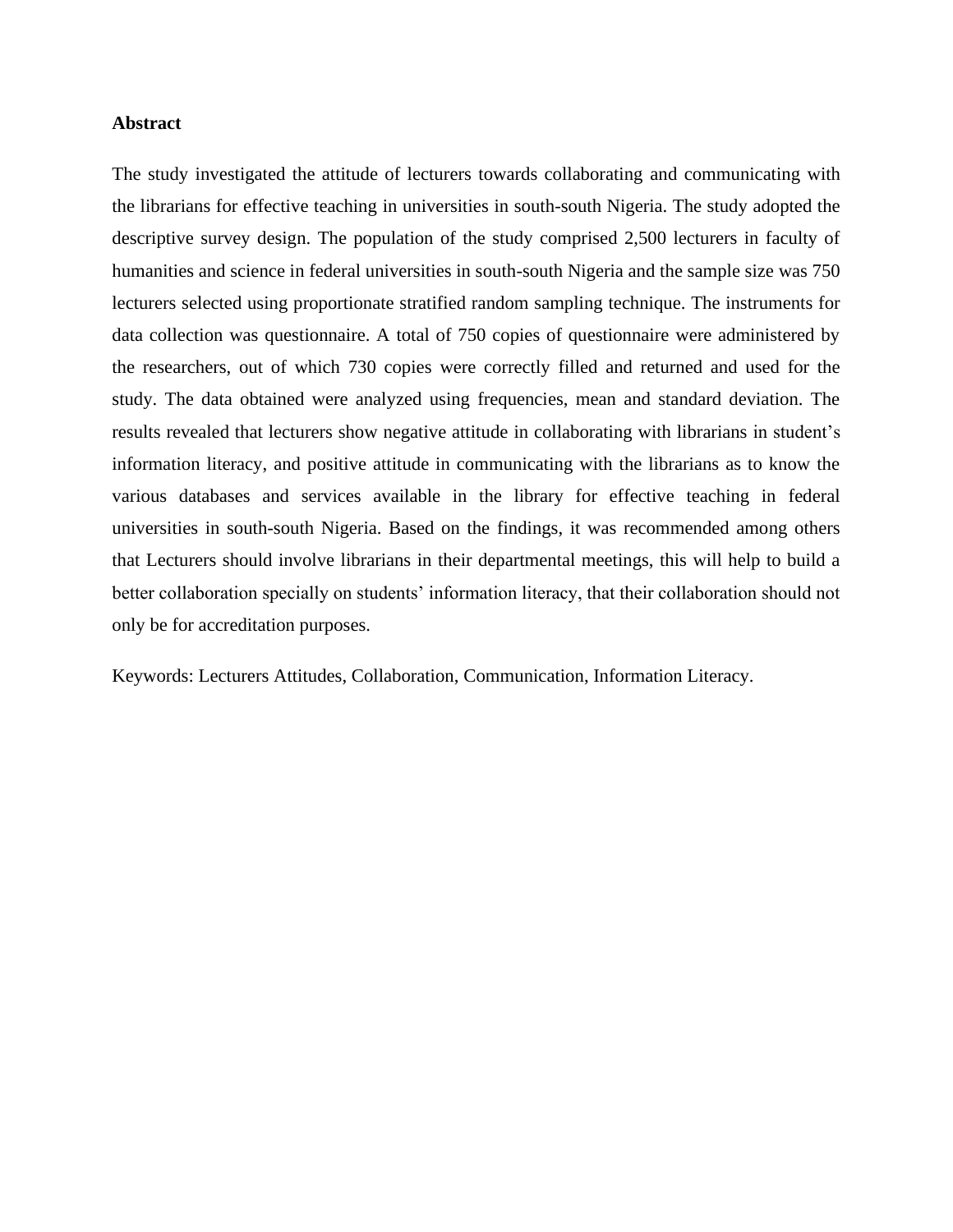#### **INTRODUCTION**

Effective teaching has become an issue of concern as the scenery of higher education has been facing continuous changes in the educational system (Allan, 2016). The student body has extensively expanded and diversified, both informally and formally. Changes in technologies and a paradigm shift in higher education environment call for new approaches to support teaching. The various changes in the higher education environment, according to Allan (2016) include: changing in student expectations, changing in student populations, increased focus on students 'employability, increased demand for a flexible curriculum, changing information technologies, particularly social media, changes in pedagogies, changing in relationships with knowledge, changes in accessing and retrieving of information and increased competition from local and global competitors. All these changes call for lecturers and librarians' collaboration and communication for a better and improved method of teaching in higher education.

Librarians and lecturers play a vital role in supporting their parent institutions to achieve their objectives effectively. Librarians and lecturers are involved in teaching students how to make effective use of the information resources available in their university library. They have mutual goals and concerns towards students' learning. In addition, they want students to develop a greater understanding of, and respect for books, journals, electronic and other information resources, while helping them become great writers, problem solvers, and critical thinkers as well as become self-actualized and lifelong learners (Yousef, 2010).

Lecturers need librarians' assistance in the provision of information resources and integrating electronic information into teaching to meet the new learning needs of students to achieve this, both librarians and lecturers need to collaborate. Librarians' and lecturers' collaboration helps to facilitate the integration of electronic information into the curriculum, help lecturers and students become knowledgeable about electronic information formats, provide physical learning facilities and resource-based teaching and learning for students(Inzerilla, 2012). It is on this premise that Chutima and Thammathirat (2013), suggest that librarians should collaborate with lecturers in achieving resource-based teaching and learning for students.

Many authors have defined collaboration. Montiel-Overall (2008) defined collaboration as a mutual benefit and well-designed relationship entered into by two or more individuals or organizations to achieve common goals. Collaboration between librarians and lecturers involves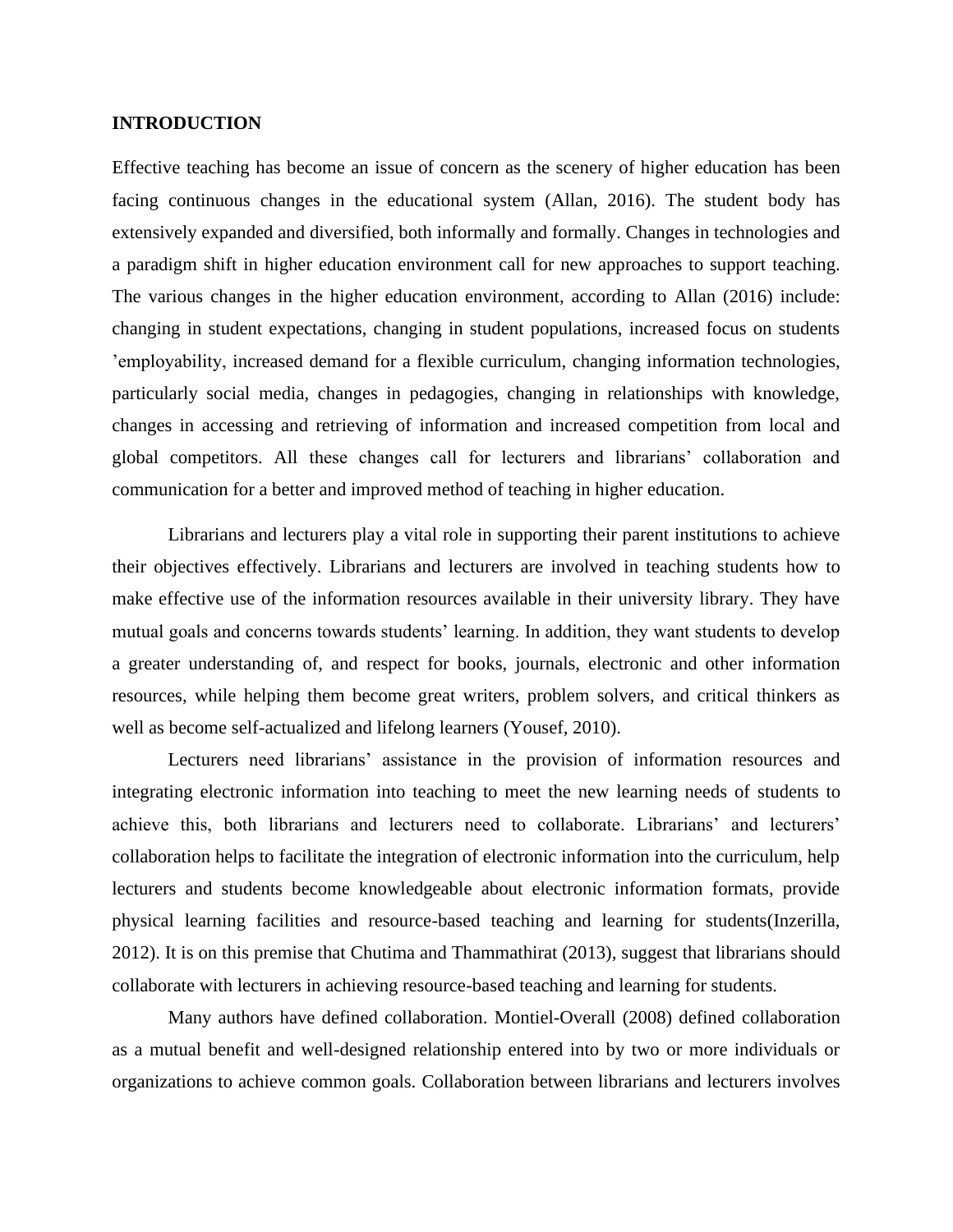both parties working together in a partnership that requires them to align their different perspectives on a project, such as co-teaching or co-writing an article or grant, develop common goals, and reach a new-shared understanding. Ccollaboration in this context has to do with librarians and lecturers working together to teach students information literacy in the university environment, it is an educationally innovating process among academics, librarians and other relevant parties who are working together to share knowledge and expertise to support the enhancement of teaching, learning, and research experiences for the university community (Ransom, 2011).

To have a successful collaboration between librarians and lecturers depends mainly on the lecturers' attitude in collaborating with the librarians. Yusuf, (2005) defined attitude as an individual perception and reactions to a task that is expected to be carried out or executed in a group, institution, school setting, or organization. Lecturers attitude in this context has to do with lecturer's perception, reactions towards collaborating and communicating with the librarians in carrying out task work in the area of students' information literacy. Lecturers' attitude in collaborating with the librarians can be said to be positive or high when their response to the task or program is favourable and when they show commitment to their duties, and negative or low when their response to the task or program is unfavourable and when they show little or no commitment to their duties.

For librarians and lecturers to ensure that they collaborate successfully and effectively in the areas they need to collaborate, there is a need for constant communication between lecturers and librarians. Communication is a bridge of meaning; it involves a systematic and continuous process of telling, listening, and understanding. It is a two-way process involving the following elements: a sender, a message, a medium, a channel, a receiver, response, and feedback (Allan, 2016). However, it is not sufficient to have just all these elements; there should be cooperation and understanding between the two parties involved. Communication is an exchange of ideas, facts, opinions, or emotions of two or more persons. Bradley (2014), differentiates between collaboration and communication: Collaboration is the exchange of information, and things, (which may include setting and achievement of goals) to advance the state of a collaborative product, while communication is the exchange of information to achieve a better understanding.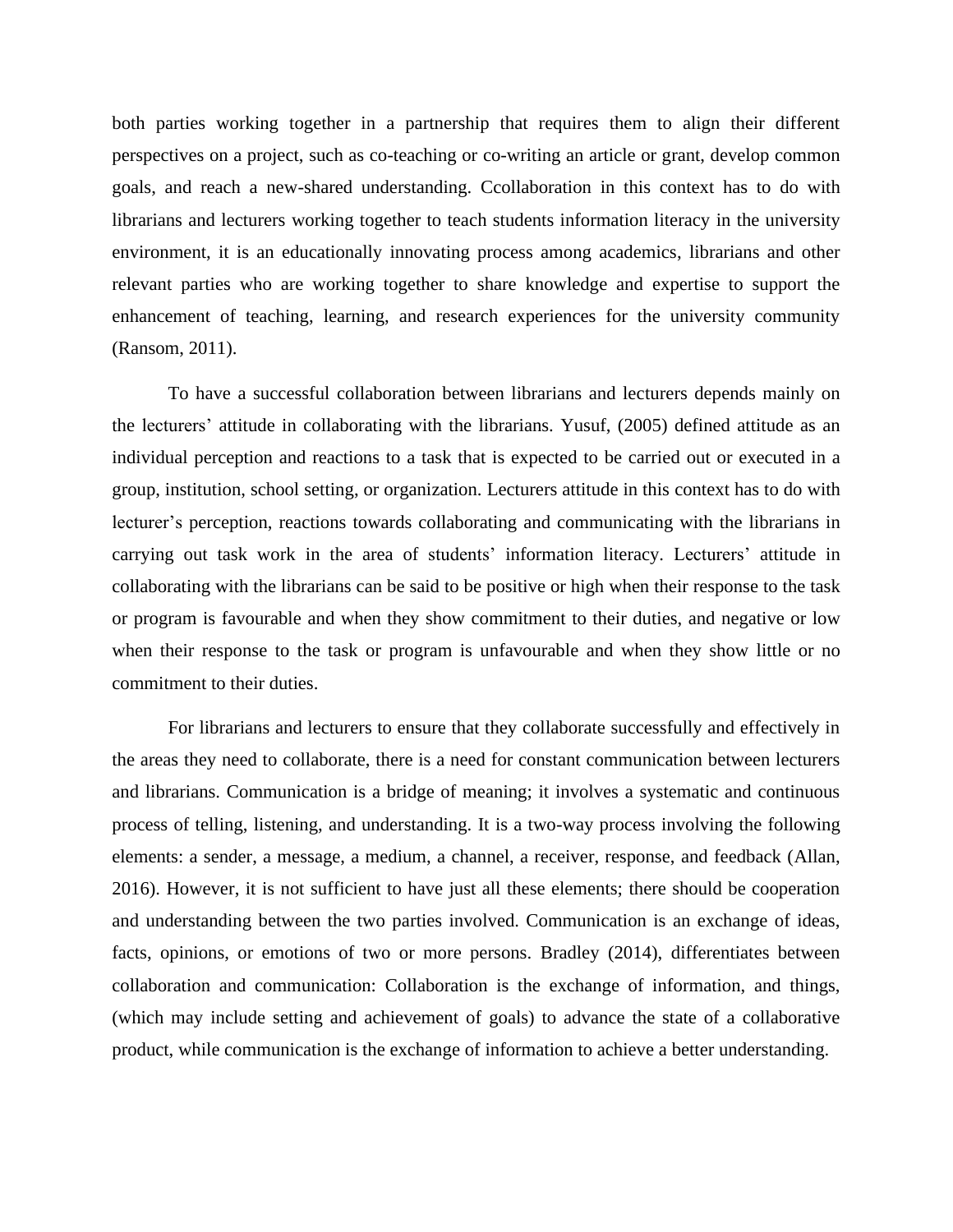Communication in this study entails lecturers communicating their respective information needs to the librarian and knowing the various databases subscribe by the library and information services available for them. It also meanlecturers and librarians sharing vital information on a particular subject or project that will enable successful collaboration between them.

There is a need for librarians and lecturers to collaborate and communicate to ensure effective teaching in an educational environment. Lecturers need to communicate their respective information needs to the librarians, also to know the various databases and information services available for them. Librarians need to understand the opinions and lecturers' attitudes towards collaborating with them in the areas of students' information literacy, knowing lecturers' attitudes towards collaborating and communicating with the librarian would help in the construction of clear and solid librarians and lecturers' collaboration.

#### **Statement of the problem**

Librarians' and Lecturers' collaboration and communication is a key to successful and effective teaching in higher institutions. Lack of collaboration and communication between lecturers and librarians will leave lecturers unaware of the databases subscribed to and other information services librarians can render to them that will enhance teaching. It will surprise you to know that some lecturers do not make use of the library, they do not encourage students to make use of the library, and this affects the students' academic performance. However, while lecturers and librarians' collaboration and communication is important, lecturers' attitude towards collaborating and communicating with the librarian remain crucial and critical in the sense that it reveals the strength, weakness, quality, and relevance of collaboration. Secondly if library's resources are not put to maximum use, it would lead to wastage, low academic standard and the production of poor quality graduates. It has been observed by the researcher through experience as a librarian working in the university library that lecturers show negative attitude towards collaborating and communicating with the librarian. However, no similar study has been done in this area to the best of knowledge of the researcher. To empirically authenticate these observations and experiences, there is need to determine lecturers' attitude towards collaborating and communicating with the librarian for effective teaching in universities in south-south Nigeria.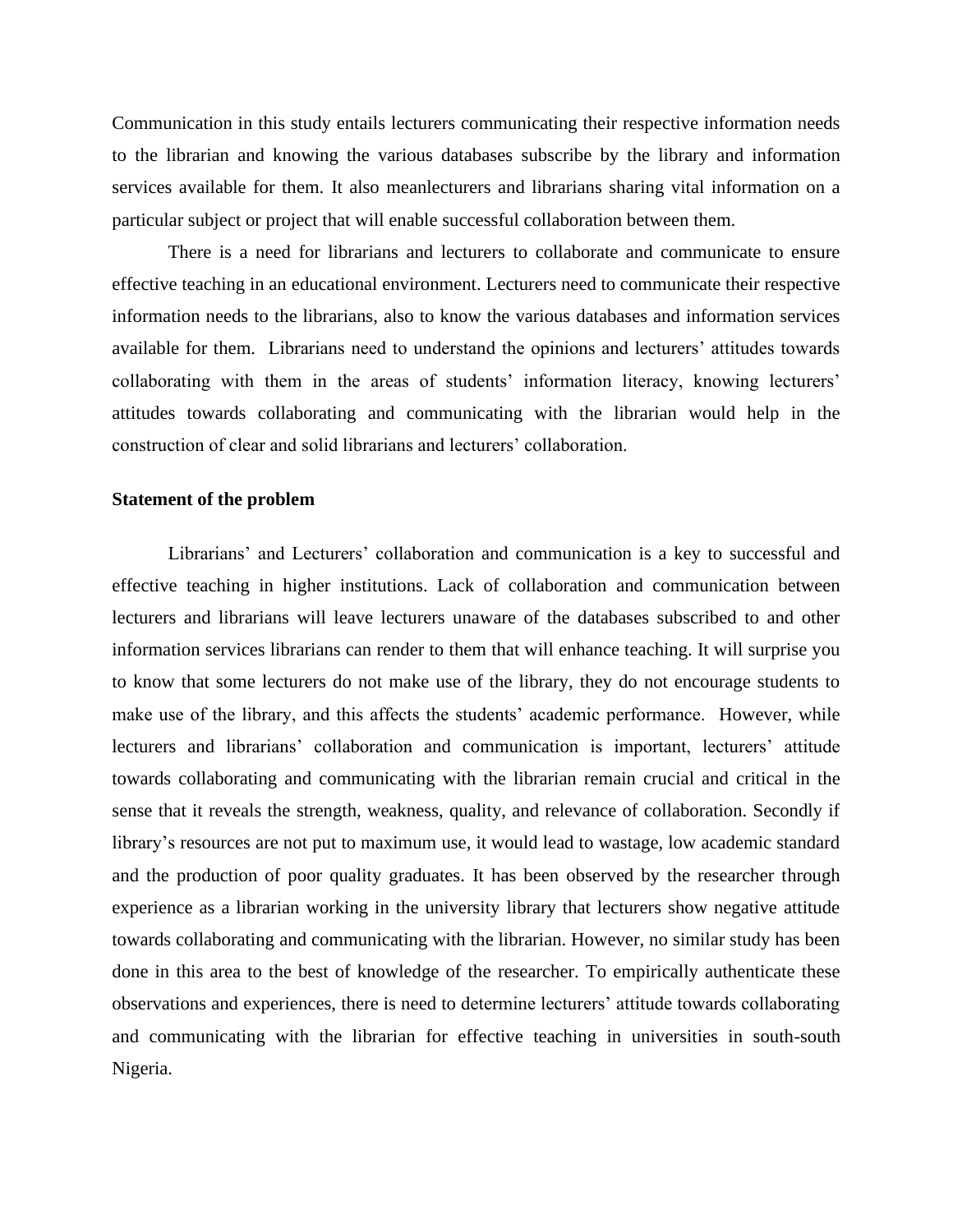#### **Objective of the study**

The main purpose of the study is to determine lecturers' attitude towards collaborating and communicating with the librarians for effective teaching in universities in south-south Nigeria. While the specific objectives are to determine:

- 1 Lecturers' attitude towards collaborating with librarians in students' information literacy for effective teaching in universities in south-south Nigeria.
- 2 Lecturers' attitude towards communicating with librarians to know the various databases and information services provided in the library for effective teaching in universities in south-south Nigeria.

#### **Literature Review**

Generally, attitudes are positive or negative behaviours' that one has on something or somebody. Attitudes are dispositions and feelings, prejudices or bias, preconceived notions, ideas, fears, and convictions about any specific topic (Erhabor, 2012). There are different definitions of attitude by different authors and researchers. According to Lahey, (2011 ) define attitude as a belief that predisposes us to act and feel in certain ways. Kavanaugh and Solomon, (2013) define attitude as positive or negative evaluations of people, objects, ideas, or events. Attitudes are made up of emotional reactions (affective) thoughts, beliefs (cognitive), and actions (behavioural). Collaboration entails the pulling together of ideas and expertise of individuals from different professional backgrounds to achieve a common objective (Igbo & Imo, 2017). It is a mutually beneficial and well-designed relationship entered into by two or more individuals or organizations to achieve common goals.

Many benefits are derivable from lecturer-librarian collaboration in higher education. Igbo and Imo, (2017) state that it fosters the sharing of ideas, expertise and provides opportunity for students' exposure to different pedagogies and techniques, provides an opportunity for social/ professional interaction among the stakeholders, enhances effectiveness and efficiency in teaching methodology, provides room for meaningful contribution from the lecturer and the librarians, allowing a more productive use of resources and application of educational technology for independent and problem-based learning. Collaboration between lecturers and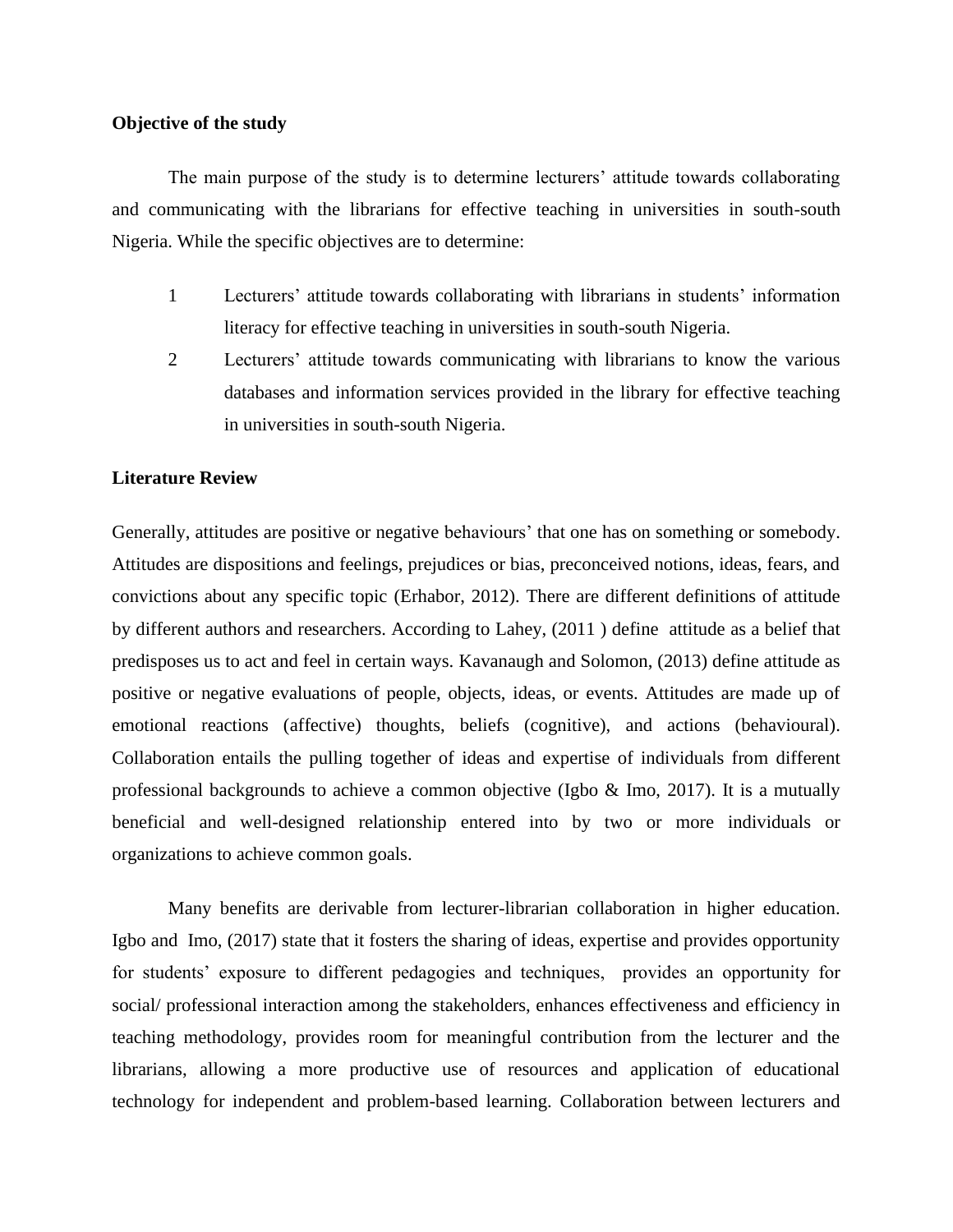librarians has a significant effect on professional teaching and students' learning, knowledge generation, and the potential for new research (Walsh & Kahn's, 2010). They however argued that lecturers alone could not influence the students with all that they need without collaborating and exchanging ideas with the librarians.Walsh & Kahn, (2010) state that shared goals, mutual respect, tolerance, trust, competence, and communication were the most important behaviours for effective collaboration. They illustrate by stating that lecturers must recognize that they have a mutual goal with the librarians and therefore be ready to collaborate with them in students' information literacy.

Information literacy has to dowith students having the knowledge tonavigate their world electronically.Librarians has been trained on how toaccess and retrieved information in any format. For students to acquire these literacy skills, it is important that librarians who are expert in information dissemination collaborate with lecturers in student's information literacy. Information literacy are needed for lifelong learning, it helps lecturers and students to handle information and new technologies. Lecturers have the mentality that students had information literacy skills already, therefore see no need to collaborate with librarians in students' information literacy. Kimberly, (2013) noted lecturers' attitude in collaborating with the librarians in the area of information literacy as follows: lecturers feel that students will figure it out for themselves, (b) students have already been taught library and information search skills elsewhere so they do not need instruction in it from the librarians (c) students will ask for help when they need it, (d) lecturers teach library skills to their students on their own without the help of librarians, (e) there is too much information to cover in the curriculum and no room for information literacy instruction, (f) scheduling is too complicated.

Lecturers believe that students are being taught information literacy in their courses, and therefore see no need for librarians training on information literacy. McGuinness, (2006) explore barriers to lecturer/librarian information literacy collaboration. McGuiness found that the lecturers believed that although there was not an explicit or formal structure for information literacy in their institution, students were already being taught these concepts through existing experiences such as research methods courses, library instruction, computer skills classes, or dissertation or thesis writing. Some researchers support that lecturers and librarians should collaborate towards students' information literacy. They found that students perform poorly in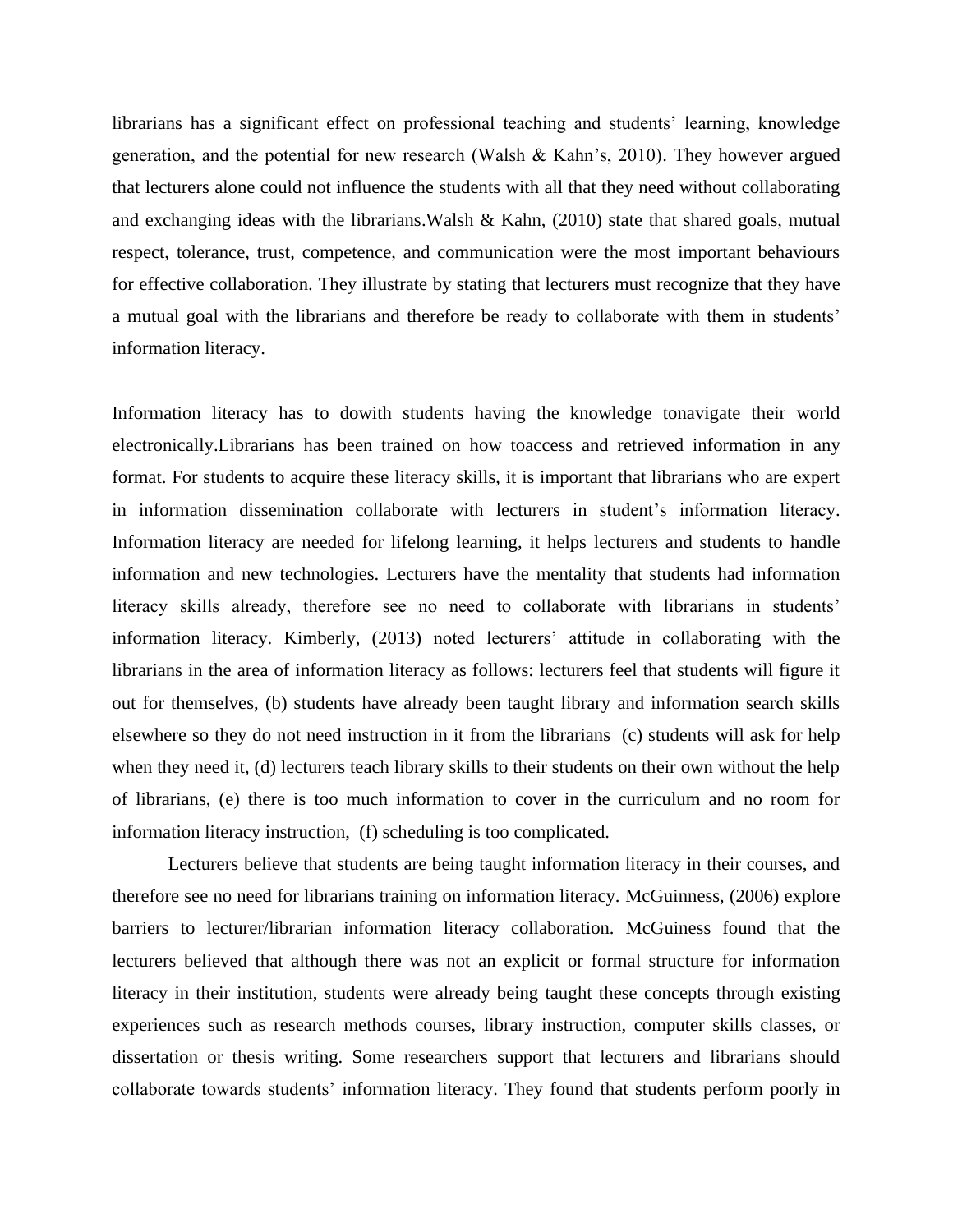their research work because of lack of information literacy skills. Head, (2013) found that students brought high school research practices to university, and that many continued to use the same skills and the same limited resources for paper and research projects. Head illustrated that students have difficulty in finding manageable topics, locating and evaluating resources, and they often do not use the resources effectively. This superficial use of sources indicates that students do not understand the source ideas well enough to integrate them within their work. The authors describe how students tend to focus on the final product requirement for a minimum number of references, using Google's first page results mechanically to fulfill their requirement without knowing how to gauge the relationship between the sources they cite or knowing how to fit them into ongoing scholarly research. Lecturers'-librarians' collaboration in information literacy is critical for students learning process. Lecturers and librarians must collaborate to help students create opportunities and be able to evaluate the quality of the information they obtain. For lecturers and librarians to have a successful collaboration, there is need for constant communication.

Communication can be defined as an exchange of information between people through speaking, writing, or using a common system of signs, or behaviors. Montiel-Overall (2008) states that the level of librarians and lecturers' communication is a requisite theme for successful collaboration. Montiel-Overall further emphasizes that open and frequent communication on a personal and professional level is a requirement for a trusting collaboration. Lecturers and librarians are supposed to communicate on personal and professional levels to establish a trusting collaboration, which will enable them to actualize the aim and purpose of collaborating. Bradley (2014), differentiates between collaboration and communication: Collaboration is the exchange of information, and things, (which may include setting and achievement of goals) to advance the state of a collaborative product, while communication is the exchange of information to achieve a better understanding.

Lecturers are supposed to communicate their information needs to the librarian, for librarian to provide them with adequate and current information resources needed to foster quality teaching. Lecturers are to dialogue with the librarian to know the various databases subscribed by the library and how they can access them. Without proper communication between lectures and librarians, lecturers may not know the various services librarians can render to them. When lecturers fail to communicate with the librarian about their respective information needs, it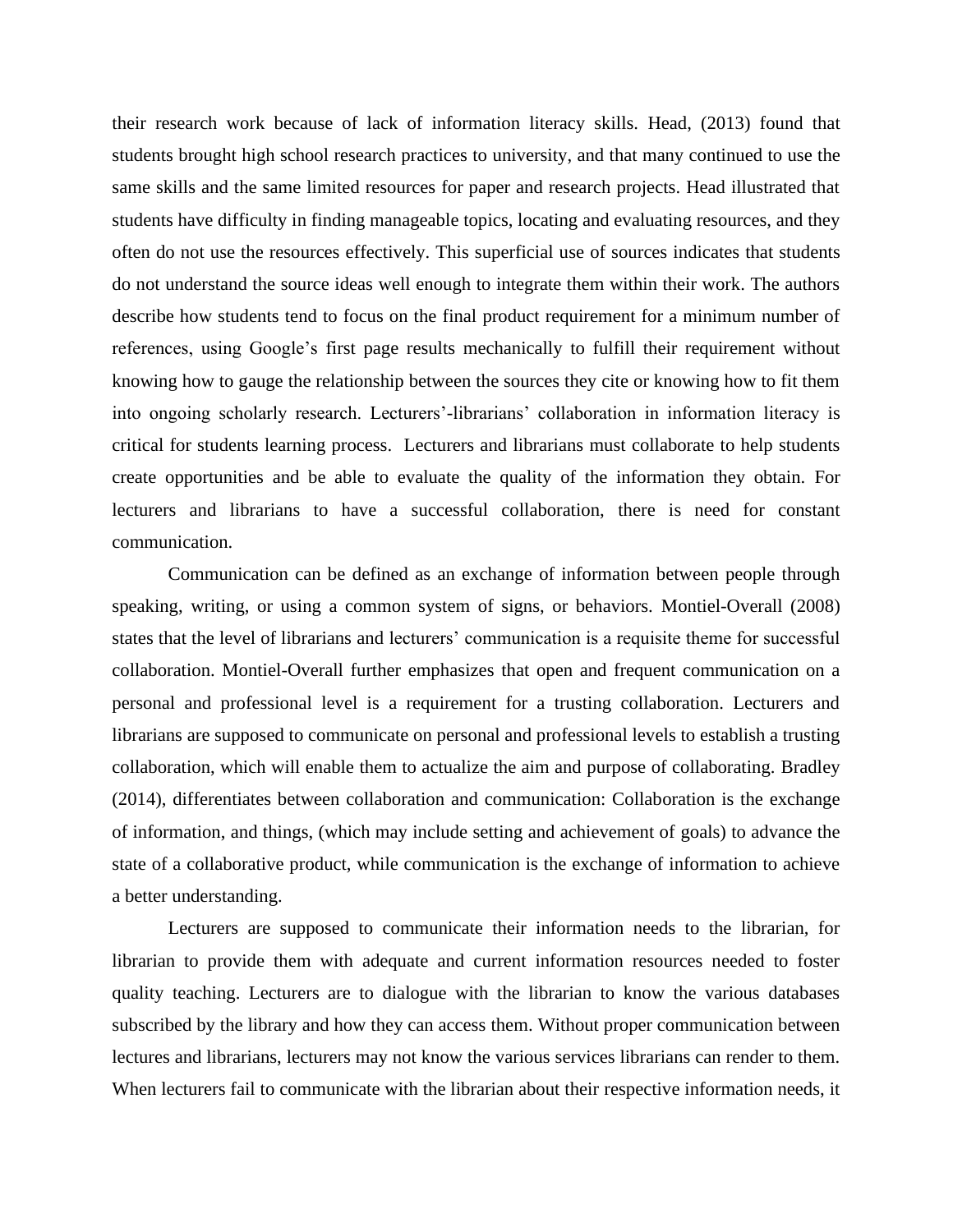may lead to poor research output. When lecturers communicate with the librarian, it makes them aware of the current information resources available in the library that will be of immense benefit for their research work.

Furthermore, for librarians to achieve a successful synergy with the lecturers, librarians need to understand lecturers' attitudes towards communicating with them. Aharony (2013) states that success in fostering lecturers' and librarians' communication depends on the perception and attitude of lecturers in communicating with the librarians. Aharony illustrates that some lecturers show a negative attitude in communicating with the librarian due to differences in gender and type of faculty. This is in line with that of Yousef (2010), state that some lecturers show a negative attitude when it comes to communicating with the librarian about their information needs, because of differences in gender and type of college.

Research has proved that poor communication between librarians and lecturers hinders effective collaboration. Matacio and Closser, (2017) found that poor communication was the prime area of difficulty between librarians and lecturers and was thus a major hindrance in the development of collaboration; as such both parties remained unaware of the other's needs and problems. Hervold, (2010) observed that constant communication and collaboration between librarians and lecturers results in better instruction, as well as better constructed assignments and better use of the collection by students and lecturers. It has been proved by research that librarians are using several relationship-building strategies including formal communication, campus involvement, and informal contacts to build librarian and lecturers communication. Black, Crest,&Volland (2001) Found that libraries use formal and informal communication like letters to faculty offering assistance in teaching critical thinking, library newsletters, faculty surveys, development seminars, and workshops to build librarians' and lecturers' communication.

Montiel-Overall (2010) surveyed what prevents lecturers from communicating their respective information needs with the librarian in Nigeria. The study adopted descriptive survey design, a sample size of 248 was used for the study and questionnaire was used to collect data which was analyses using mean and standard deviation. The questionnaire was presented as an open-ended question, and coding out the written responses revealed that lecturers believed that communicating their respective information needs with the librarians is important, but a lot of factors prevent them from communicating as supposed. It was suggested that inviting librarians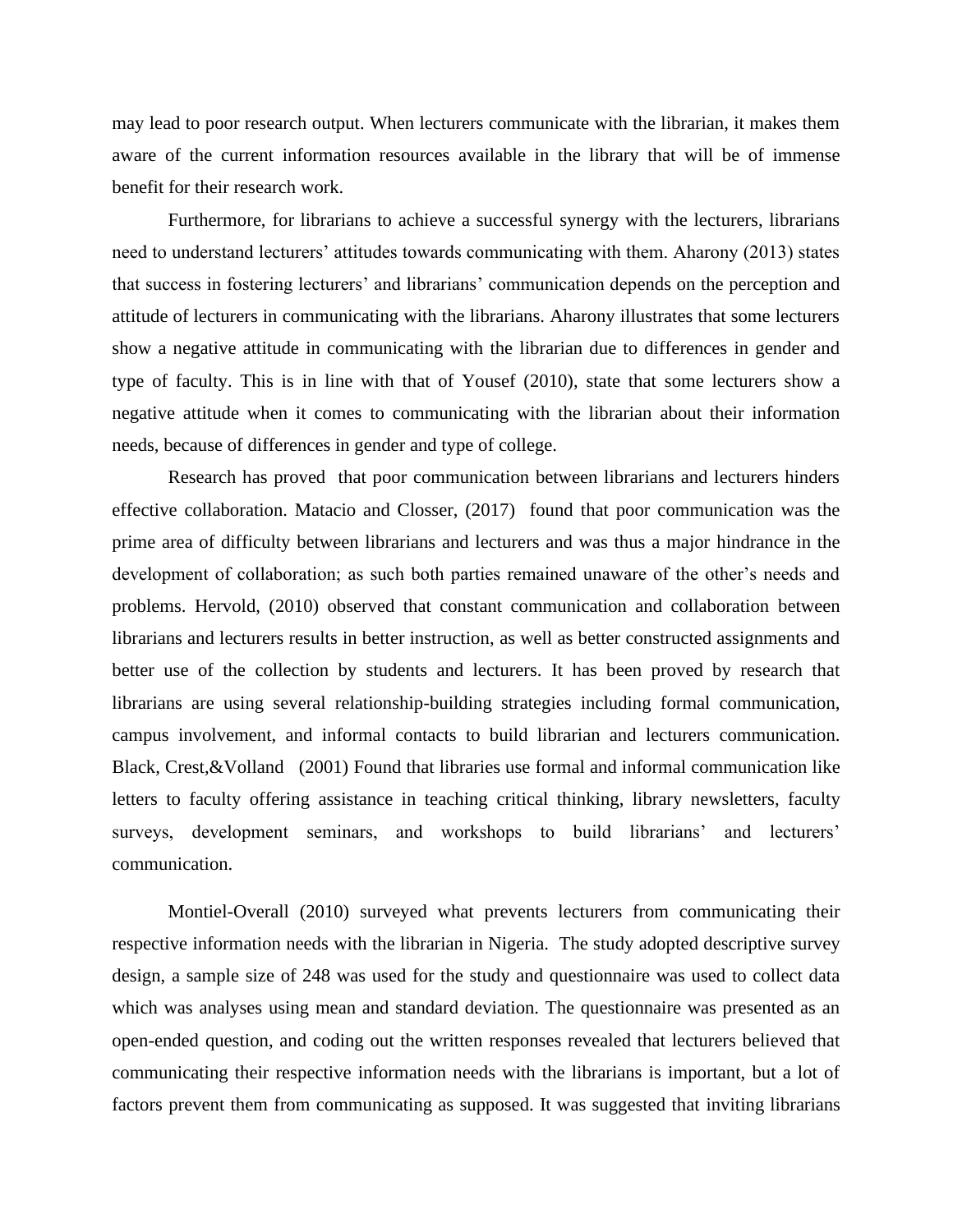to departmental meetings, granting lecturers' status to librarians, and venturing out of the library to interact with lecturers 'are some of the suggestions to improve communication. Gale (2015) surveyed on what prevents lecturers and librarians from consulting with one another to coordinate acquisitions or help meet curricular needs in Nigeria. Descriptive survey design was used for the study, and the sample size was 25 lecturers and 25 librarians making it 50 respondents. A questionnaire was used to generate data which was analyses using mean and standard deviation. The findings show that lecturers do not coordinate with academic librarians to coordinate acquisitions or help meet curricular needs as a result of many factors.

There is a need for librarians and lecturers to collaborate and communicate to ensure effective teaching in an educational environment. Lecturers need to communicate their respective information needs to the librarians, in order for librarians to serve them better. Librarians need to understand the opinions and lecturers' attitudes towards collaborating with them in the areas of students' information literacy, knowing lecturers' attitudes towards collaborating and communicating with the librarian would help in the construction of clear and solid librarians and lecturers' collaboration.

#### **Methodology**

The study adopted a descriptive survey and the population of the study is made up of lecturers in faculty of humanity and science in six federal universities in south-south Nigeria. They are 2,500 in number comprising of 520 from University of Benin, 350 from University of Petroleum Resources Warri, 260 from federal University Otueke, 450 from University of Port-Harcourt, 500 from University of Uyo and 420 from University of Calabar. Seven hundred and fifty (750) lecturers out of two thousand five hundred lecturers in faculties of humanity and science was used as sample for this study. This sample represent (30) percent of the population. Proportionate stratified random sampling was used to distribute 750 copies of the questionnaire among the respondent drawn from six federal universities. This is to ensure that each subgroup within the population receives proper representation within the sample. Data were collected using questionnaire titled "Lecturers' Attitude towards Collaborating and communicating with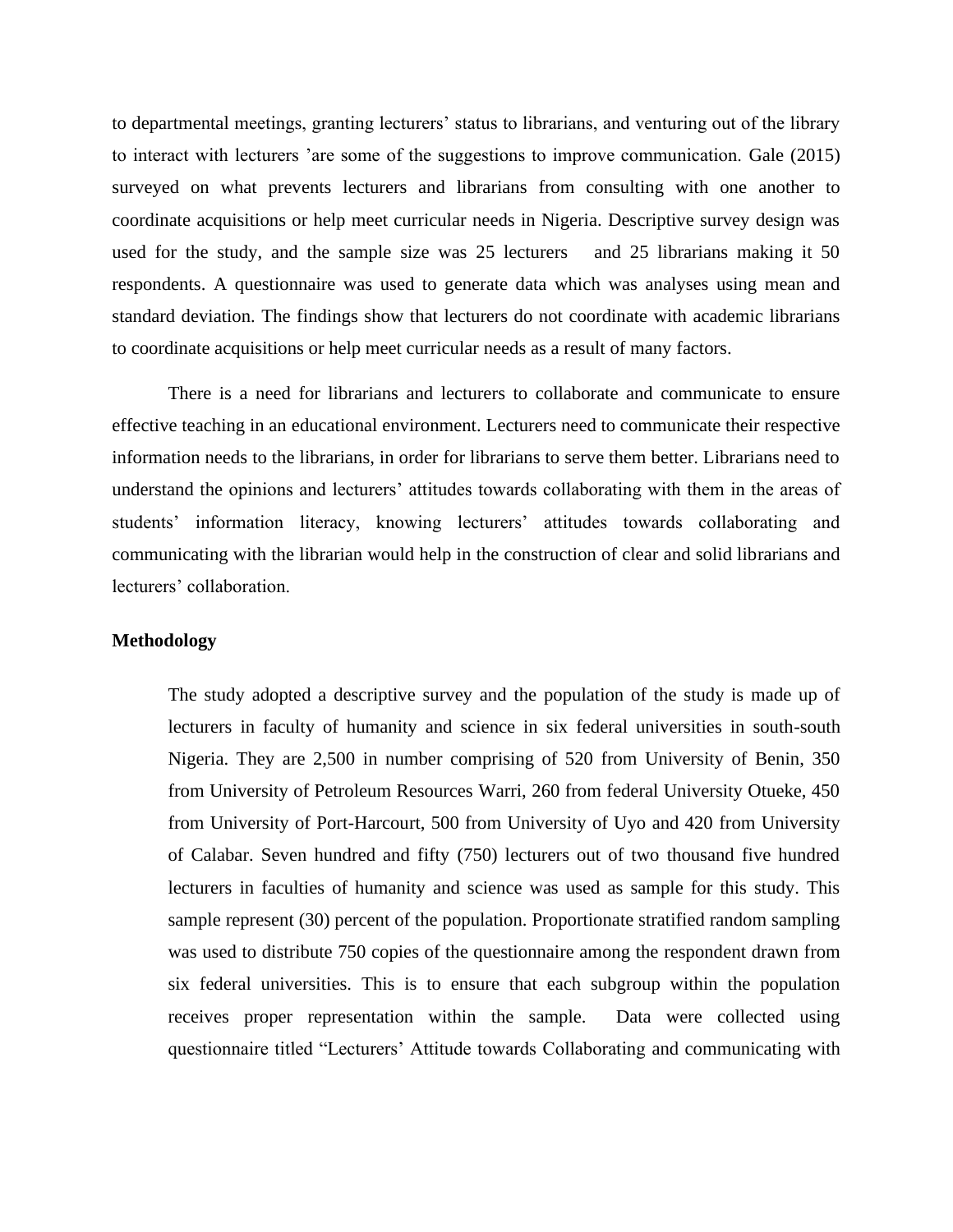the Librarians' for Effective Teaching" (LATCCLET). A return rate of 730(97.3%) was recorded. Data were analyzed using mean and standard deviation.

### **Results**

|           |  | Table 1: Lecturers' attitude towards collaborating with librarians in students' information |  |  |
|-----------|--|---------------------------------------------------------------------------------------------|--|--|
| literacy. |  |                                                                                             |  |  |

| Statement                                                                | M    | <b>SD</b> |
|--------------------------------------------------------------------------|------|-----------|
| Lecturers' attitude towards collaborating with the librarians in         |      |           |
| students' information literacy.                                          |      |           |
| Would like information literacy to be integrated into the academic       | 2.16 | 1.04      |
| curriculum for effective learning.                                       |      |           |
| I accompany my classes to the library to be familiar and be able to      | 1.71 | .47       |
| access relevant information resources.                                   |      |           |
| I would like to take part in training programs offered by the library to | 1.46 | .52       |
| foster information literacy.                                             |      |           |
| I am willing to make available my lectures and exams' questions          | 1.56 | .51       |
| through the site of the library.                                         |      |           |
| Lecturers show the students how to consult the basic information         | 2.83 | .73       |
| resources.                                                               |      |           |
| Scheduling library instruction is necessary for students use of          | 2.10 | 1.14      |
| information resources.                                                   |      |           |
| Students can develop good information literacy skills on their own,      | 1.62 | .69       |
| through the process of writing assignments/term paper, research          |      |           |
| writing and presenting coursework seminars.                              |      |           |
| Total                                                                    | 1.92 | .73       |

It can be deduced from Table 1 that lecturers show a negative attitude towards collaborating with the librarians in students' information literacy with an average mean score of (1.92). This implies that lecturers in federal universities in south-south Nigeria have a negative attitude towards collaborating with the librarians in students' information literacy.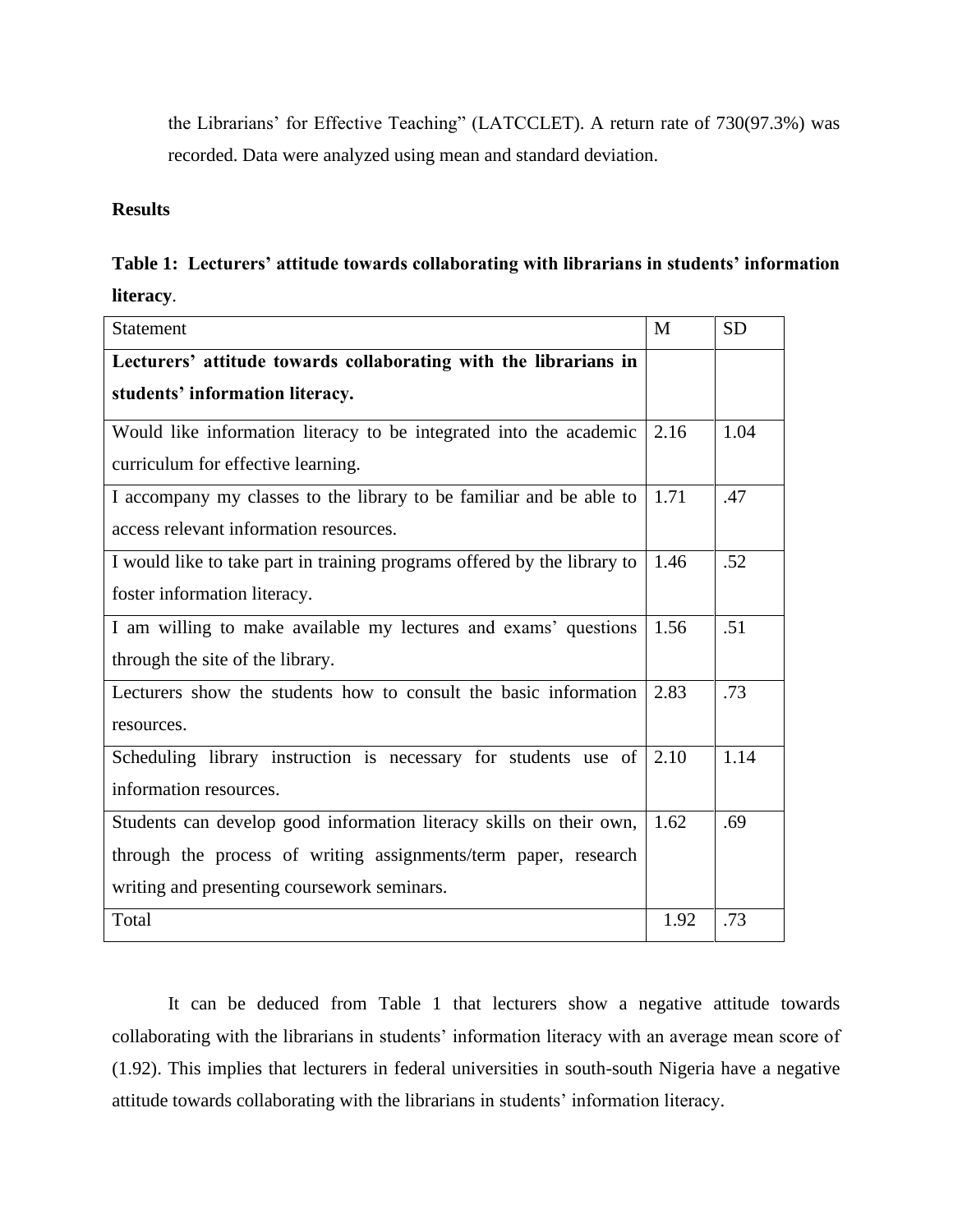| <b>Statement</b>                                                       | M    | <b>SD</b> |
|------------------------------------------------------------------------|------|-----------|
| Lecturers' attitude towards communicating with the librarians as to    |      |           |
| know the various services and databases available in the university    |      |           |
| library                                                                |      |           |
| Communicating with the librarians enables me to be familiar with the   | 3.87 | 1.15      |
| library resources, services, and databases available in the university |      |           |
| library.                                                               |      |           |
| I have access online to all resources needed for my research and       | 3.61 | 1.25      |
| teaching, so there is no need for better communication with the        |      |           |
| librarians.                                                            |      |           |
| I access the library website and make my observation and               | 3.66 | 1.14      |
| recommendations to the librarians.                                     |      |           |
| I know and access the various services and databases available in my   | 3.70 | 1.09      |
| university library.                                                    |      |           |
| I would appreciate opportunities to keep current with the library's    | 3.74 | 1.10      |
| electronic resource and services.                                      |      |           |
| I would like to provide the library committee with feedback on the     | 3.69 | 1.17      |
| services offered to the users.                                         |      |           |
| Total                                                                  | 3.71 | 1.15      |

**Table 2: Lecturers' attitude towards communicating with the librarians to know the various databases and information services provided in the library.**

Table 2: shows that lecturers show a positive attitude in communicating with the librarians to know the various databases and information services provided in the library with an average mean score of (3.71). This implies that lecturers in federal universities in south-south Nigeria communicate with the librarians to know the various databases and information services provided in the libraryfor effective teaching.

#### **Discussion of Findings**

The findings show(s) that lecturers show a negative attitude in collaborating with librarians in students' information literacy: judging by the mean score of (1.92). The finding also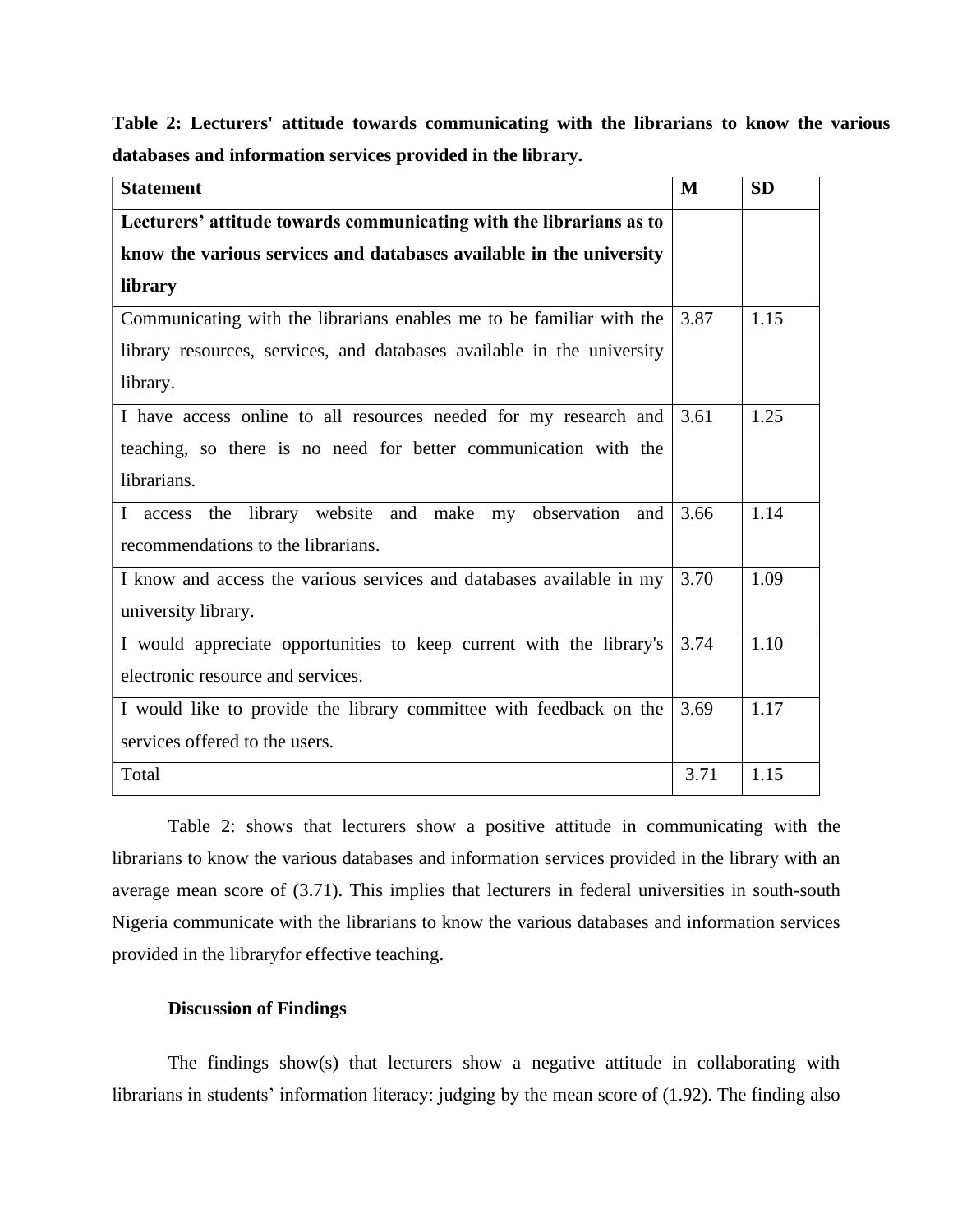shows that lecturers are not willing to accompany their classes to the library to be familiar and be able to access relevant information resources. The finding is in line with Allen, (2005) who found that lecturers show(s) a negative attitude towards depositing their work in library repositories.

The findings show that lecturers have a positive attitude in communicating with librarians to know the various databases and information services provided in the library: judging by the average mean score of (3.71). The finding show that lecturers believed that communicating with the librarians enables them to be familiar with the library resources, services, and databases available in the university library. Judging by the mean score of (3.87). The reason for lecturers' positive attitude in communicating with the librarian could be that librarians are custodian of information and lecturer need this information for their research and teaching as such, they communicate with the librarian to know the various information resources and databases available for their use. The findings of this study is in line with that of Aharony, (2013) state that lecturers communicating with the librarians enable them to know the various databases and services that librarian can render to them.

#### **Conclusion**

The study had supported the earlier submission that lecturer's positive attitude in collaborating and communicating with the librarians brings about effective teaching. Changes in technologies and a paradigm shift in higher education environment call for lecturers and librarians' collaboration and communication for a better and improved method of teaching in higher education. Institutional management, and all the stakeholders, including lecturers and librarians should concentrate on how information literacy can be integrated and taught in higher education, because it has become a critical issue to acquire and equip students with information literacy skills for academic success in our educational system.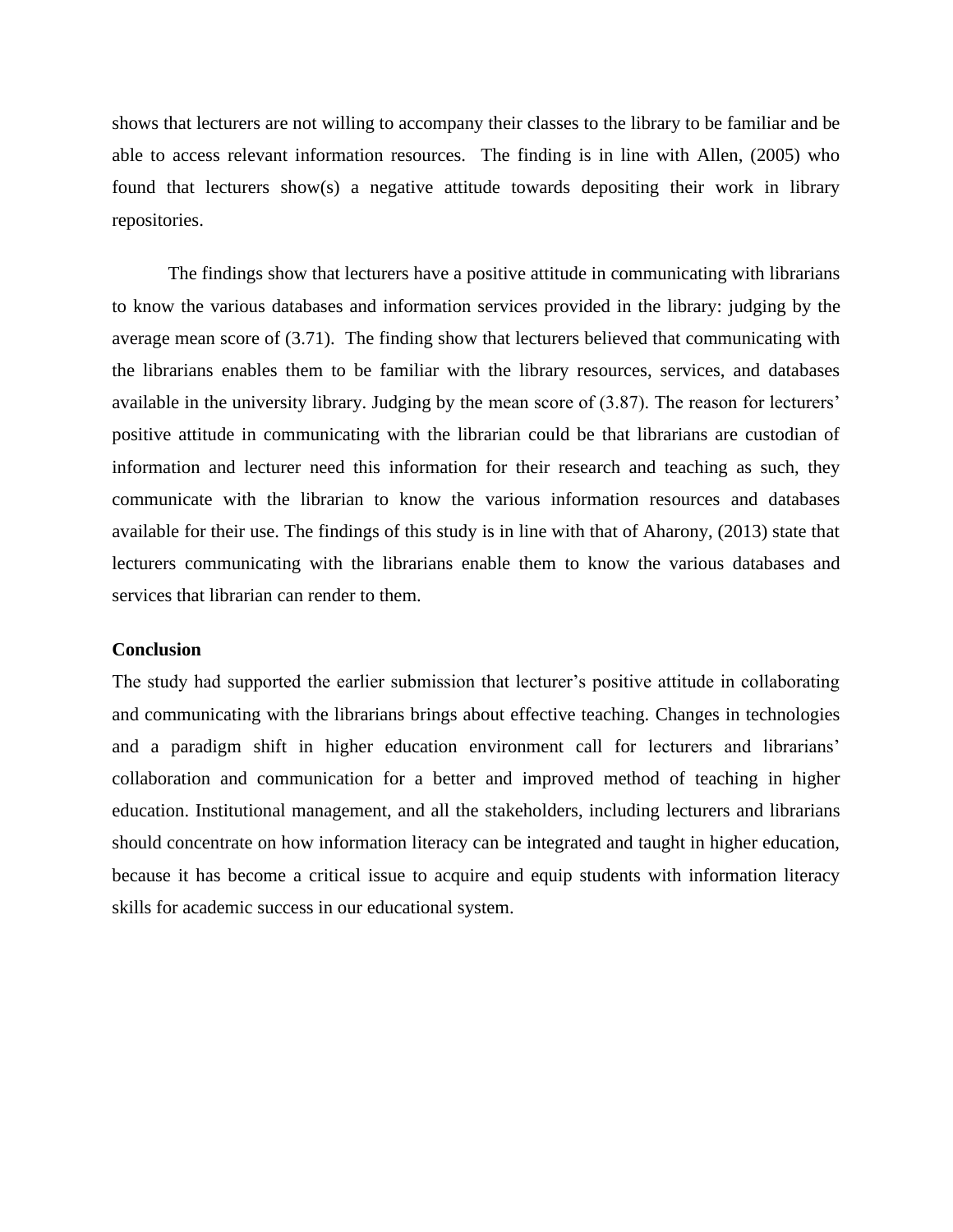#### **Recommendations**

- 1. Lecturers should involve librarians in their departmental meetings; this will help to build a better collaboration of both especially in area of student information literacy.
- 2. Lecturers should be willing to accompany their classes to the library to be familiar and be able to access relevant information resources for this will help students in information literacy skills.
- 3. It is not enough for lecturers to communicate their information needs to the librarians, it is expected and advisable for them to visit the library to know the services, and databases available and how they can be accessed.

#### **REFERENCE**

- Aharony Noe, B. (2013). Academic librarians perceptions on information literacy: The Israeli perspective. *Libraries and the Academy*, 103-119.
- Allan, B. (2016). *Emerging strategies for supporting student learning: A practical Guide for Librarians and Educations.* New york: Routledge Taylor & Francis e-library.
- Black, C; Crest, S; Volland, M;. (2001). Building a successful information literacy infrastructure on the foundation of librarian-faculty collaboration. *Research strategies*, 215-225.
- Bradley, A. (2014). Retrieved April 10, 2018, from Datum corporation web site: http://www.noosh.com
- Chutima S. & Thammathirat S. (2013). Building collaboration between library and information science educators and practitioners in Thailand: Transcending barriers, creating opportunities. 50-65.
- Erhabor, E. D. (2012). *Using cloud services for library IT Infrastructure.* Retrieved from http://journal.code4lib.org/articles/2510.
- Gale, (2015). *Bridging the librarian-faculty gap in the academic library.* Retrieved fromwww.gale.cengage.comwww.libraryjournal.com: ww.gale.cengage.com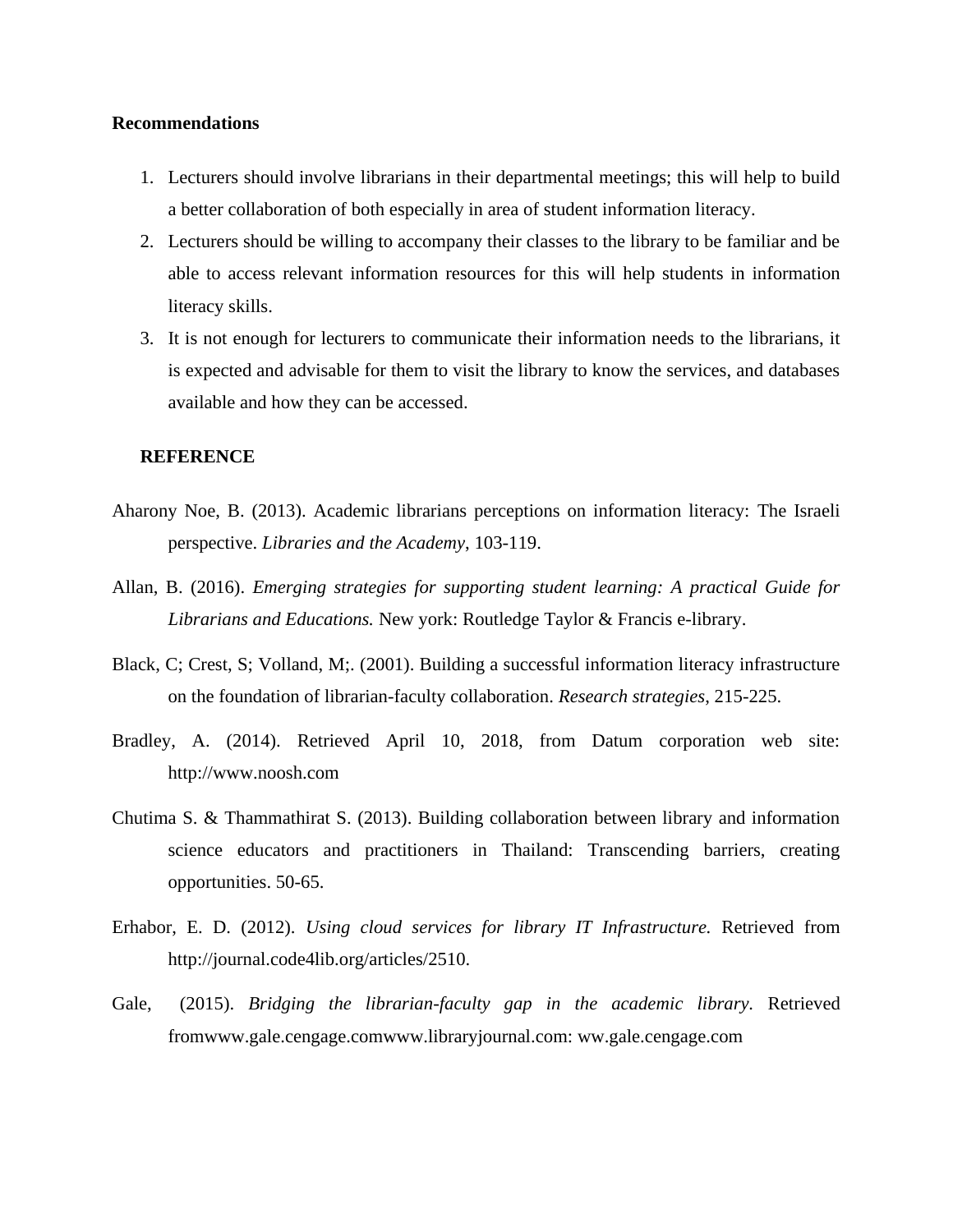- Head, A. J. (2013). Project Information Literacy: what can be learned about the informationseeking behavior of today's college students? . *Association of College & Research Libraries Conference,.* Indianapolis,.
- Hervold, K. (2010). Perceptions of partnerships between instructional and librarian faculty to teach undergraduate students.
- Igbo & Imo. (2017). Collaborative teaching as a strategy for imparting information literacy instruction: faculty-librarian percerptions. *Journal of Library and Information Science*.
- Inzerilla. (2012). Community college faculty's teaching social networks and their implication for librarians. *New information perspectives,*, 40-52.
- Kavanaugh, S. C., & Solomon, R. K. (2013). Cloud computing: Academic library in Orissa. *VSRD-TNTJ*, 22-29.
- Kimberly, F. Y. (2013). Faculty/Librarian Interprofessional Collaboration and Information Literacy in Higher Education.
- Lahey, R. Y. (2011). Information technology based services in a University Library: A user satisfaction survey. *Annuals of Library and Information Studies*, 45-50.
- Matacio, L., & Closser, B. (2017). Transforming information literacy through librarians and course instructor collaboration: a case study Andrews University.
- McGuinness, C. (2006). What faculty think-exploring the barriers to information literacy development in undergraduate education. *Journal of Academic Librarianship*, 573-582.
- Montiel-overall, P. (2008). Teacher and librarian collaboration: A qualitative study. *Library and Information Science Research*, 145-155.
- Montiel-Overall, P. (2010). Further understanding of collaboration: A case study of how it works with teachers and librarians. *School Libraries Worldwide, 16*(2), 31-54.
- Ransom, S. (2011). Improving Bhutans academic libraries, Recommendations from a situational Analysis. *Proceedings of the Asia pacific conference on library and information educational and practice(A-LiEp 2011)* (pp. 22-24). Malaysia: Putrajaya.